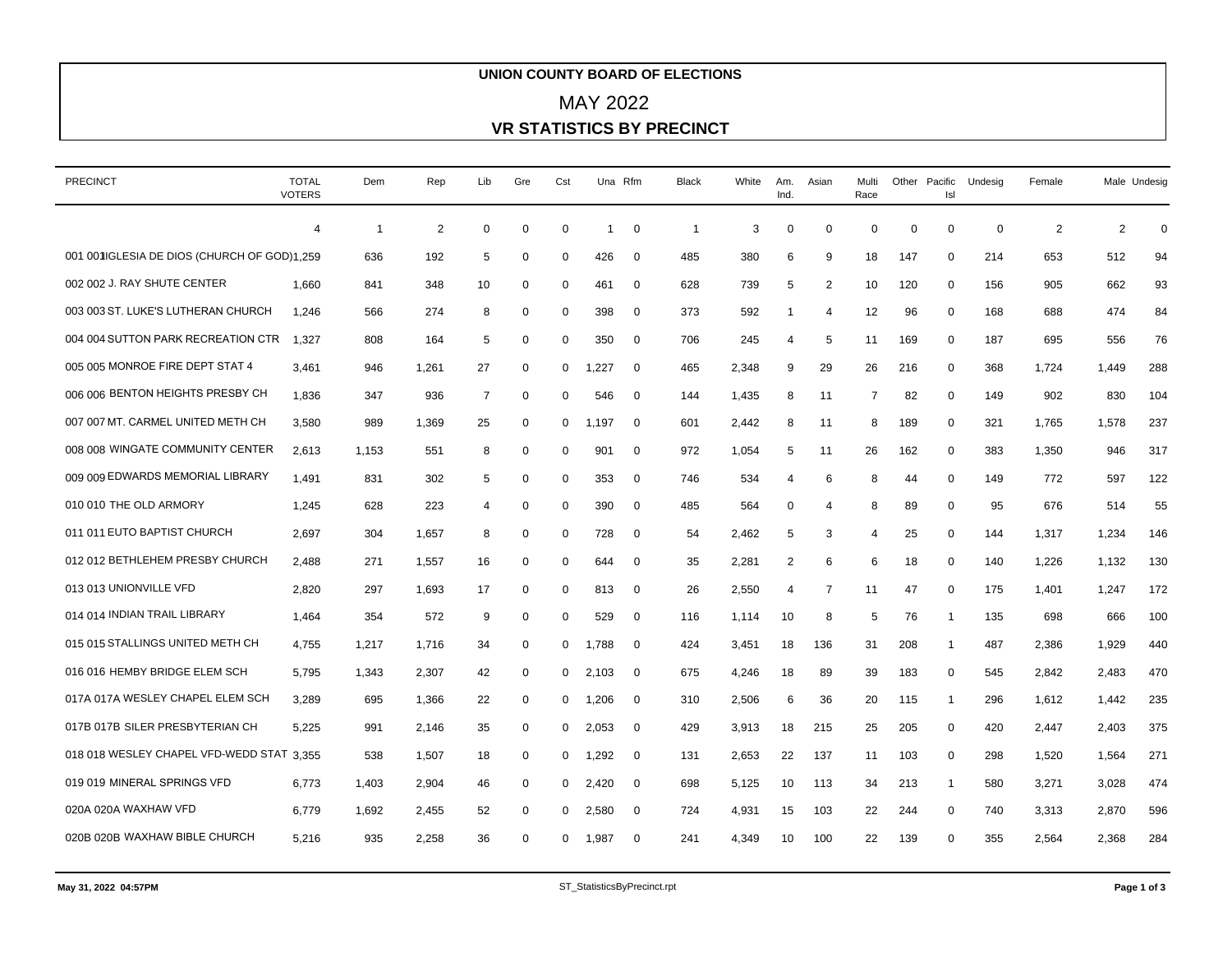| <b>PRECINCT</b>                          | <b>TOTAL</b><br><b>VOTERS</b> | Dem   | Rep   | Lib            | Gre         | Cst          | Una Rfm |                | <b>Black</b> | White | Am.<br>Ind.    | Asian          | Multi-<br>Race |     | Other Pacific<br>Isl | Undesig | Female | Male Undesig |     |
|------------------------------------------|-------------------------------|-------|-------|----------------|-------------|--------------|---------|----------------|--------------|-------|----------------|----------------|----------------|-----|----------------------|---------|--------|--------------|-----|
| 021 021 JACKSON VFD                      | 2,590                         | 407   | 1,310 | 19             | $\mathbf 0$ | $\mathbf 0$  | 854     | 0              | 104          | 2,234 | $\overline{7}$ | 12             | 6              | 60  | $\mathbf 0$          | 167     | 1,243  | 1,205        | 142 |
| 022 022 JAARS - TOWNSEND BLDG            | 2,823                         | 330   | 1,502 | 17             | 0           | $\Omega$     | 974     | $\mathbf 0$    | 82           | 2,476 | 6              | 20             | 10             | 48  | 0                    | 181     | 1,410  | 1,258        | 155 |
| 023 023 GRIFFITH ROAD VFD                | 2,143                         | 478   | 897   | 16             | $\mathbf 0$ | 0            | 752     | $\overline{0}$ | 217          | 1,682 | 6              | 8              | 8              | 75  | 0                    | 147     | 1,069  | 943          | 131 |
| 024 024 PROSPECT ELEMENTARY SCH          | 2,402                         | 427   | 1,182 | 11             | $\mathbf 0$ | $\mathbf 0$  | 782     | $\mathbf 0$    | 141          | 2,055 | 3              | 5              | 9              | 45  | 0                    | 144     | 1,190  | 1,086        | 126 |
| 025 025 ROCK REST ELEMENTARY SCH         | 2,081                         | 501   | 945   | 11             | $\mathbf 0$ | 0            | 624     | $\mathbf 0$    | 236          | 1,596 | 9              | 10             | 13             | 59  | $\mathbf 0$          | 158     | 1,008  | 946          | 127 |
| 026 026 UNION BAPTIST CHURCH             | 2,033                         | 449   | 982   | 12             | $\mathbf 0$ | $\mathbf 0$  | 590     | $\mathbf 0$    | 198          | 1,610 | 9              | 5              | 8              | 51  | $\mathbf 0$          | 152     | 1,004  | 901          | 128 |
| 027 027 ALLEN'S CROSSROADS VFD           | 1,838                         | 374   | 928   | 13             | $\mathbf 0$ | 0            | 523     | $\mathbf 0$    | 167          | 1,519 | 6              | $\overline{4}$ | 7              | 36  | $\mathbf{1}$         | 99      | 921    | 830          | 87  |
| 028A 028A SANDY RIDGE ELEM SCH           | 5,987                         | 1,147 | 2,406 | 35             | 0           | 0            | 2,399   | $\mathbf 0$    | 435          | 4,303 | 25             | 417            | 30             | 252 | 0                    | 525     | 2,812  | 2,731        | 444 |
| 028B 028B MARVIN ELEMENTARY SCH          | 4,508                         | 756   | 1,723 | 24             | $\mathbf 0$ | $\mathbf 0$  | 2.005   | $\mathbf 0$    | 172          | 3,266 | 32             | 386            | 15             | 216 | $\mathbf 0$          | 421     | 2,126  | 2,075        | 307 |
| 028C 028C MARVIN AME ZION CHURCH         | 4,076                         | 712   | 1,652 | 25             | 0           | $\mathbf{0}$ | 1,687   | 0              | 230          | 3,143 | 17             | 216            | 16             | 122 | $\mathbf 0$          | 332     | 1,948  | 1,842        | 286 |
| 028D 028D KENSINGTON ELEM SCH            | 5,430                         | 1,155 | 1,972 | 40             | $\mathbf 0$ | $\mathbf{0}$ | 2,263   | $\overline{0}$ | 470          | 3,889 | 17             | 266            | 20             | 269 | $\mathbf 0$          | 499     | 2,632  | 2,399        | 399 |
| 029A 029A SHILOH ELEMENTARY SCH          | 5,219                         | 1,567 | 1,658 | 33             | 0           | 0            | 1,961   | $\mathbf 0$    | 827          | 3,322 | 6              | 92             | 56             | 349 | 0                    | 567     | 2,558  | 2,229        | 432 |
| 029B 029B BRANDON OAKS CLUBHOUSE         | 1.789                         | 420   | 705   | 15             | 0           | 0            | 649     | $\mathbf 0$    | 174          | 1,370 | 6              | 31             | 12             | 63  | $\mathbf 0$          | 133     | 855    | 814          | 120 |
| 029C 029C STALLINGS VFD                  | 2,773                         | 597   | 1,160 | 17             | 0           | $\mathbf 0$  | 999     | $\mathbf 0$    | 253          | 2,118 | 9              | 52             | 12             | 79  | $\mathbf 0$          | 250     | 1,324  | 1,221        | 228 |
| 030 030 CORNERSTONE COMMUNITY CH         | 4.901                         | 1,337 | 1,880 | 38             | 0           | $\mathbf{0}$ | 1,646   | $\mathbf 0$    | 760          | 3,382 | 8              | 54             | 30             | 259 | $\mathbf 0$          | 408     | 2,485  | 2,065        | 351 |
| 031 031 GRACE BAPTIST CHURCH             | 3,992                         | 1,102 | 1,393 | 28             | 0           | $\mathbf{0}$ | 1,469   | $\mathbf 0$    | 663          | 2,614 | 10             | 51             | 22             | 208 | $\mathbf 0$          | 424     | 1,979  | 1,691        | 322 |
| 032 032 FAIRVIEW ELEMENTARY SCH          | 3,408                         | 641   | 1,635 | 21             | 0           | $\mathbf 0$  | 1,111   | $\mathbf 0$    | 227          | 2,746 | 5              | 47             | 10             | 92  | 0                    | 281     | 1,658  | 1,520        | 230 |
| 033 033 WAXHAW ELEMENTARY SCHOOL         | 2.581                         | 534   | 1,132 | 25             | $\mathbf 0$ | $\mathbf 0$  | 890     | $\mathbf 0$    | 243          | 2,063 | 2              | 8              | 14             | 55  | $\mathbf 0$          | 196     | 1,274  | 1,126        | 181 |
| 034 034 MIDWAY BAPTIST CHURCH            | 3,600                         | 702   | 1,790 | 18             | 0           | 0            | 1.090   | $\mathbf 0$    | 398          | 2,851 | 7              | 15             | 14             | 102 | $\mathbf 0$          | 213     | 1,790  | 1,629        | 181 |
| 035 035 ROCK HILL AME ZION CHURCH        | 2,018                         | 373   | 878   | 12             | 0           | 0            | 755     | $\mathbf 0$    | 85           | 1,699 | $\mathbf{1}$   | 21             | 7              | 43  | $\mathbf 0$          | 162     | 965    | 886          | 167 |
| 036 036 CROSSROADS AME ZION CHURCH 2.070 |                               | 575   | 940   | 13             | 0           | 0            | 542     | $\mathbf 0$    | 334          | 1,518 | 6              | 5              | 7              | 64  | 0                    | 136     | 1,061  | 897          | 112 |
| 037A 037A STALLINGS ELEMENTARY SCH       | 5.740                         | 1,448 | 2,085 | 42             | $\mathbf 0$ | $\mathbf 0$  | 2,165   | $\overline{0}$ | 678          | 3,952 | 19             | 166            | 33             | 259 | $\mathbf{1}$         | 633     | 2,756  | 2,452        | 532 |
| 037B 037B THE DIVIDE CLUBHOUSE           | 1,549                         | 254   | 769   | $\overline{7}$ | $\mathbf 0$ | 0            | 519     | $\mathbf 0$    | 70           | 1,327 | 4              | 24             | 5              | 26  | $\mathbf 0$          | 93      | 740    | 720          | 89  |
| 038A 038A SARDIS ELEMENTARY SCH          | 4,025                         | 1,143 | 1,417 | 26             | $\mathbf 0$ | $\Omega$     | 1.439   | $\mathbf 0$    | 571          | 2,588 | 10             | 55             | 20             | 301 | $\mathbf 0$          | 480     | 1,983  | 1,701        | 341 |
| 038B 038B LAKE PARK COMMUNITY CTR        | 2,535                         | 532   | 1,028 | 25             | 0           | $\Omega$     | 950     | $\mathbf 0$    | 195          | 1,932 | 12             | 32             | 16             | 91  | 0                    | 257     | 1,280  | 1,030        | 225 |